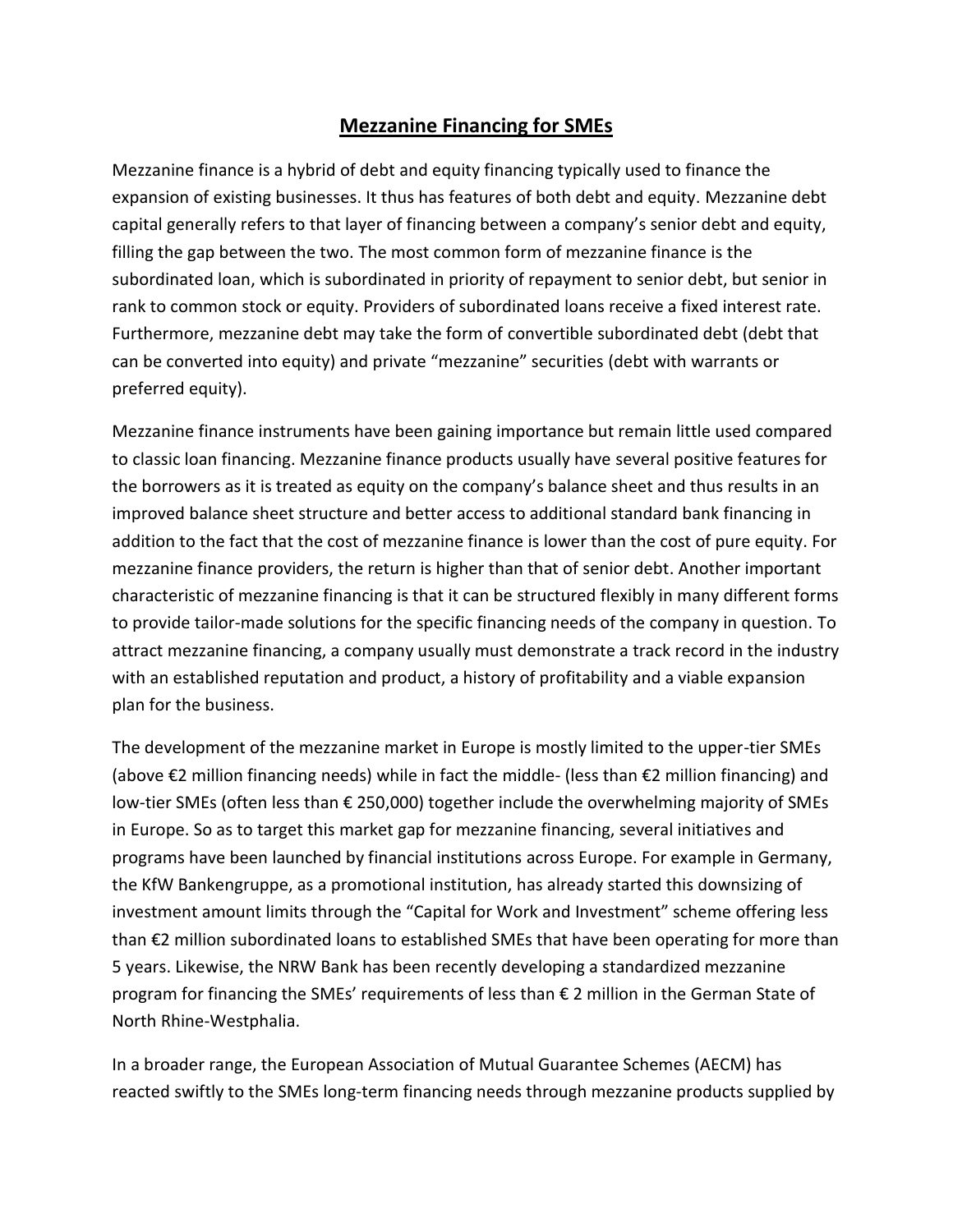the AECM member organizations as stand-alone mezzanine products, stand-alone guarantee products or both in combination with another, all featuring different characteristics:

| Institution           | <b>Aws (Austria)</b>            | <b>CMRZB (Czech)</b> | <b>KredEx (Estonia)</b> | Oséo (France)                 | <b>MGB &amp; German</b> |
|-----------------------|---------------------------------|----------------------|-------------------------|-------------------------------|-------------------------|
|                       |                                 |                      |                         |                               | <b>Guarantee</b>        |
|                       |                                 |                      |                         |                               | <b>Banks</b>            |
| <b>Product Type</b>   | Guarantee                       | Stand-alone          | Stand-alone             | Stand-alone                   | Mezzanine               |
|                       |                                 | product              | product                 | guarantee or in               | product with            |
|                       |                                 |                      |                         | combination                   | guarantee               |
|                       |                                 |                      |                         | with a                        | element                 |
|                       |                                 |                      |                         | mezzanine                     |                         |
|                       |                                 |                      |                         | product                       |                         |
| <b>Type of</b>        | Subordinated                    | Subordinated         | Subordinated            | Subordinated                  | Subordinated            |
| mezzanine             | loans                           | loans                | loans, silent           | loans                         | loans, silent           |
| finance               |                                 |                      | partnership             |                               | partnership             |
| <b>Mezzanine</b>      | € 0 – € 2.5                     | € 0 - € 750,000      | € 64,000 - €            | € 40,000 - € 3                | € 50,000 - € 2.5        |
| Investment            | million                         |                      | 1,023,000               | million                       | million                 |
| range                 |                                 |                      |                         |                               |                         |
| <b>Guarantee</b>      | 80% Max, 70%                    |                      |                         | 80% Max, 70%                  |                         |
| Coverage rate         | Avg.                            |                      |                         | Avg.                          |                         |
| <b>Duration of</b>    | $3 - 10$ years                  | Up to 9 years        | 3 to 10 years           | 7 years                       | $7 - 10$ years          |
| mezzanine             |                                 |                      |                         |                               |                         |
| investment            |                                 |                      |                         |                               |                         |
| <b>Rights of</b>      | No decisions                    | No decisions         | No decisions            | No decisions                  | Very limited            |
| mezzanine             | rights,                         | rights,              | rights, info. and       | rights,                       | decision rights,        |
| investor              | information and                 | information and      | reporting rights,       | information and               | information and         |
|                       | reporting rights                | reporting rights     | convertibility          | reporting rights              | reporting rights.       |
|                       |                                 |                      | option in case of       |                               |                         |
|                       |                                 |                      | difficulties            |                               |                         |
| <b>Mezzanine</b>      |                                 | Annual flat          | Processing fee:         | Annual interest               | Processing fee          |
| <b>Conditions</b>     |                                 | interest rate: 3%    | 1%                      | rate: 2.66% -                 | of 1%                   |
|                       |                                 |                      | Annual variable         | 6.06%                         |                         |
|                       |                                 | Grace period of      | interest rate: 9-       |                               | Annual interest         |
|                       |                                 | 3 years              | 18%                     | Grace period of               | rate according          |
|                       |                                 |                      | Grace period: 3-        | 2 years                       | to risk: 7 - 11%        |
|                       |                                 |                      | 7 years                 |                               |                         |
| <b>Guarantee fees</b> | Guarantee                       |                      |                         | Variable                      |                         |
|                       | Processing fee:<br>0.5%         |                      |                         | according to<br>risk: 0.27% - |                         |
|                       | Annual                          |                      |                         | 2.14%                         |                         |
|                       |                                 |                      |                         |                               |                         |
|                       | guarantee fee:<br>$0.6\% - 5\%$ |                      |                         |                               |                         |
|                       |                                 |                      |                         |                               |                         |